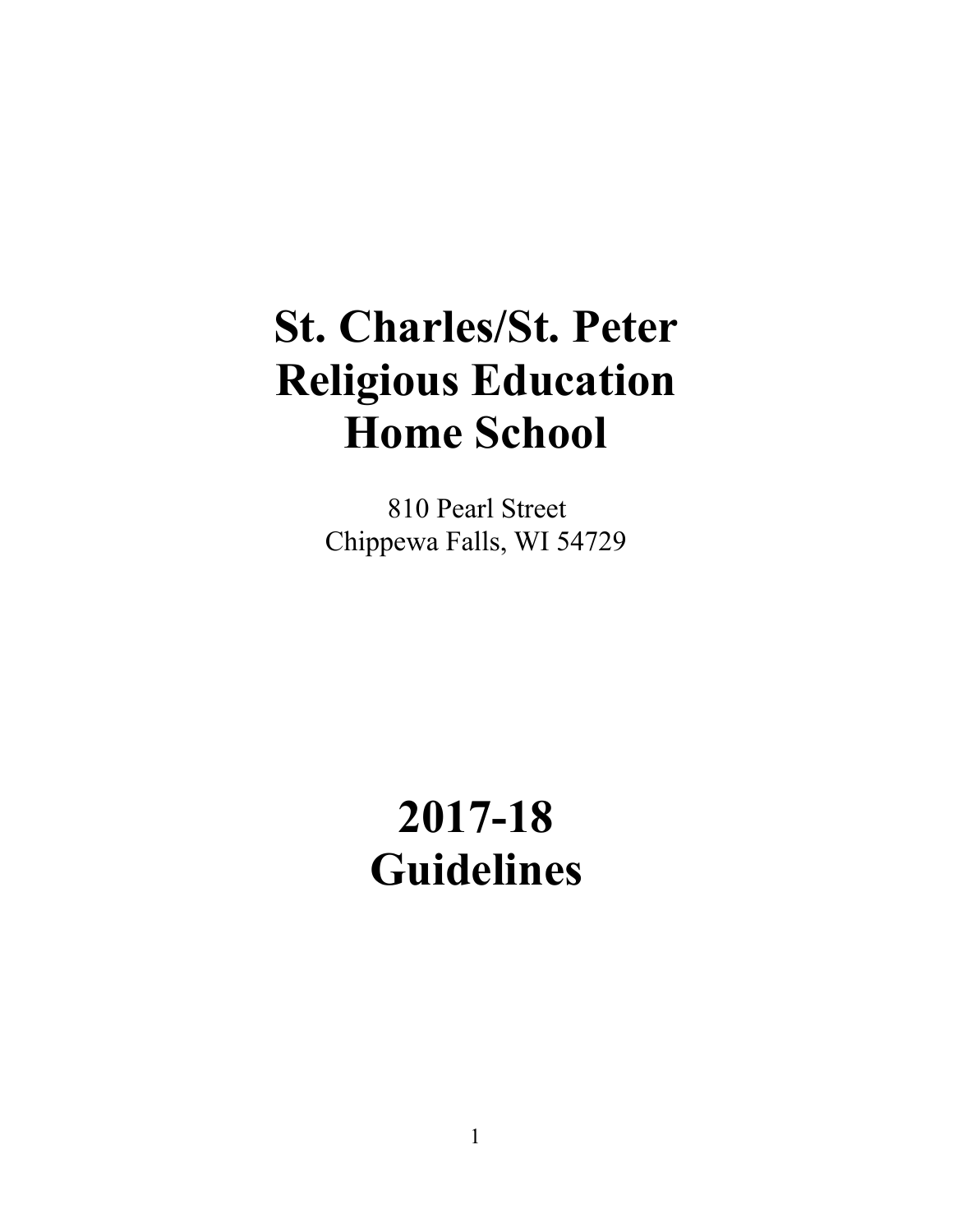**Welcome to the St. Charles/St. Peter Religious Education Program. Our purpose is to help build a foundation of faith, in partnership with parents, from which children and families will grow in their knowledge of God and the Catholic Church.** 

| <b>Fees/Cost:</b>        |                                           |
|--------------------------|-------------------------------------------|
| One or two students      | $$10.00$ each                             |
| Three or more students   | \$30.00                                   |
| Sacramental Fee          | \$25.00 for first confession/communion    |
| (10 <sup>th</sup> grade) | \$50.00 for confirmation                  |
| Workbook                 | \$19.95 for parish to purchase OR you may |
|                          | purchase a copy on your own               |

The fees cover materials that you use from the parish like teacher-manual copies, processing of information and personnel resources.

The parish uses the "Faith and Life" series for grades 1-5 and the "Call to Faith" series in grades 6-10. Grade 9 uses books based on morality, the creed, sacraments and prayer.

### **Guidelines.**

1) Religious education is a continual learning process about God and His work in our lives. Because of this continual process students should be learning about God in a grade-appropriate manner consistently, not just in the years preparing for sacraments. Religious education only during the years when sacraments are offered does not benefit students. Students who miss any year of religious education will need to complete extra work to prepare them sufficiently before they can receive sacraments. If an older child has no previous religious education and/ or has not received one or of the early sacraments, contact the coordinator of religious education or the parish pastor to make special individualized arrangements.

2) Families should attend weekend Mass. This is a basic obligation and commitment of any Catholic.

3) Each year there will be two meetings with the faith formation coordinator to make sure that materials are being taught/learned. Please bring workbooks to the meetings. At the meeting the workbooks will be reviewed and should have writing and notes of what students have done. Students may be asked grade-level appropriate questions.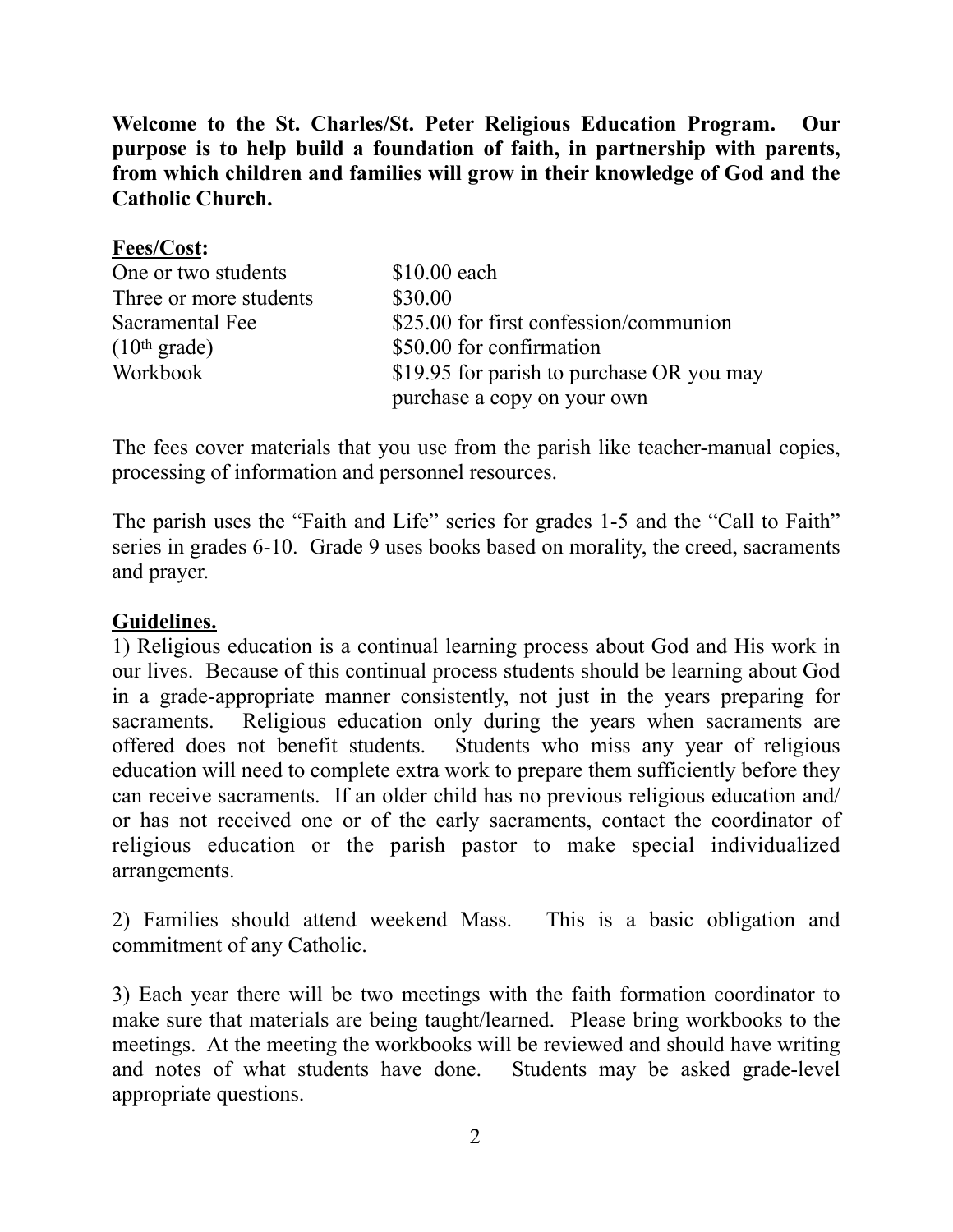4) Students are asked to participate in the sacrament of reconciliation at least twice a year, preferably in Advent and Lent.

5) Students are to be exposed to at least 60 minutes a week of active teaching and learning. Mass is not considered part of this time, but should be in addition to it.

### **First Confession and First Communion**

Students in second grade and a parent/guardian are expected to attend both the First Confession and First Communion classes. They will be given information about the sacraments and expectations for program participants. Students and parents are also asked to attend the First Communion retreat. An interview will be held a month before the sacrament is celebrated with either the parish pastor or faith formation coordinator. If students don't know material sufficiently, a second interview will be scheduled just before the sacrament. If student knowledge is still lacking, the sacrament will be put off until the student demonstrates sufficient knowledge. If you miss the sacrament meetings, you need to contact Greg Gilbertson. There is a \$25.00 sacramental fee for First Confession/First Communion.

#### **Confirmation Expectations**

Students in tenth grade and a parent/guardian are expected to attend the confirmation meeting in the fall. In the meeting you will receive information about the program requirements. Students will not be confirmed until the confirmation program requirements are met. If you miss the confirmation meeting, please contact Greg Gilbertson. There will also be an interview held a month before the sacrament occurs with either the parish pastor or faith formation coordinator. If students don't know material sufficiently, a second interview will be scheduled just before confirmation. If student knowledge is still lacking, confirmation will be put off until the student demonstrates sufficient knowledge. There is a \$50.00 sacramental fee for confirmation.